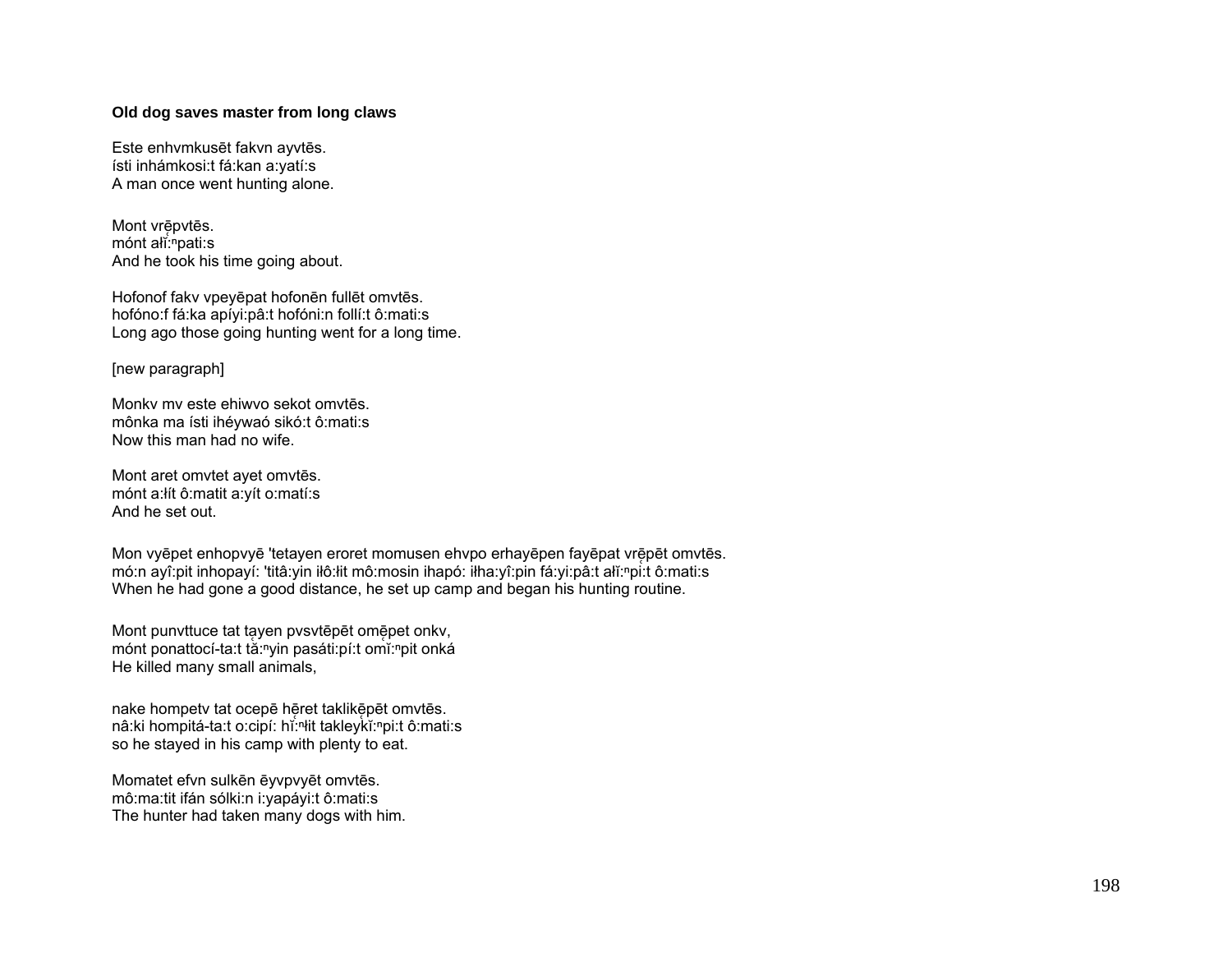Mont ayen mv ehvpo hayē erlikate mv tis hofonē haken, mónt a:yín ma ihapó: há:yi: iłlêyka:ti má -teys hofóni: hâ:kin It had been quite some time since he had made camp,

naket mv hvyayakē vtēkan aret omacoket omis avtekot omen... nâ:kit ma hayá:ya:kí: atî:ka:n a:łít o:macókit o:mêys a:atíkot o:mín and it came about that every day at daybreak he knew something was wandering nearby but it would not come to the camp...

Mont os, kont omis mv este taklikvtēs. mónt ó:s kônt o:mêys ma ísti taklêykati:s So that's how it is, he thought, and remained in his camp.

#### [new paragraph]

Mont ayen em vlakē hakvtēs. mónt a:yín im- ála:kí: ha:katí:s As time went on it began to come to the camp.

Momat cepvnusēt aret omvtet aatet vlaket okat, mó:ma:t cipanósi:t a:łít ô:matit a:â:tit alâ:kit o:kâ:t It had been a little boy, and he came up and said,

Vpeswvn rem pohepvs, mahoken arit omis, kicvtēs. apíswan łim- pohípas má:ho:kín a:łéyt o:méys keycatí:s I'm here because they told me to go and ask for some meat.

Mont mvo vpeswy tat tayēceky, ēmvtēs. mónt maó apíswa-ta:t ta:vĭ:<sup>n</sup>cika i:matí:s So having all kinds of meat, he gave him some.

Mon 'svyēpvtēs. mó:n sáyi:patí:s [The boy] took it and went away.

Momat hvtvm rennerē hvmkē hvtvm ervlakvtēs. mó:ma:t hatâm łinniłí: hámki: hatâm iłála:katí:s Now he returned the next night.

Mont okat, mvn maket okvtētok matvpomēn kicet okat, mónt o:kâ:t mán ma:kít o:katí:to:k ma:tapó:mi:n keycít o:kâ:t He came and said the same thing as before, saying,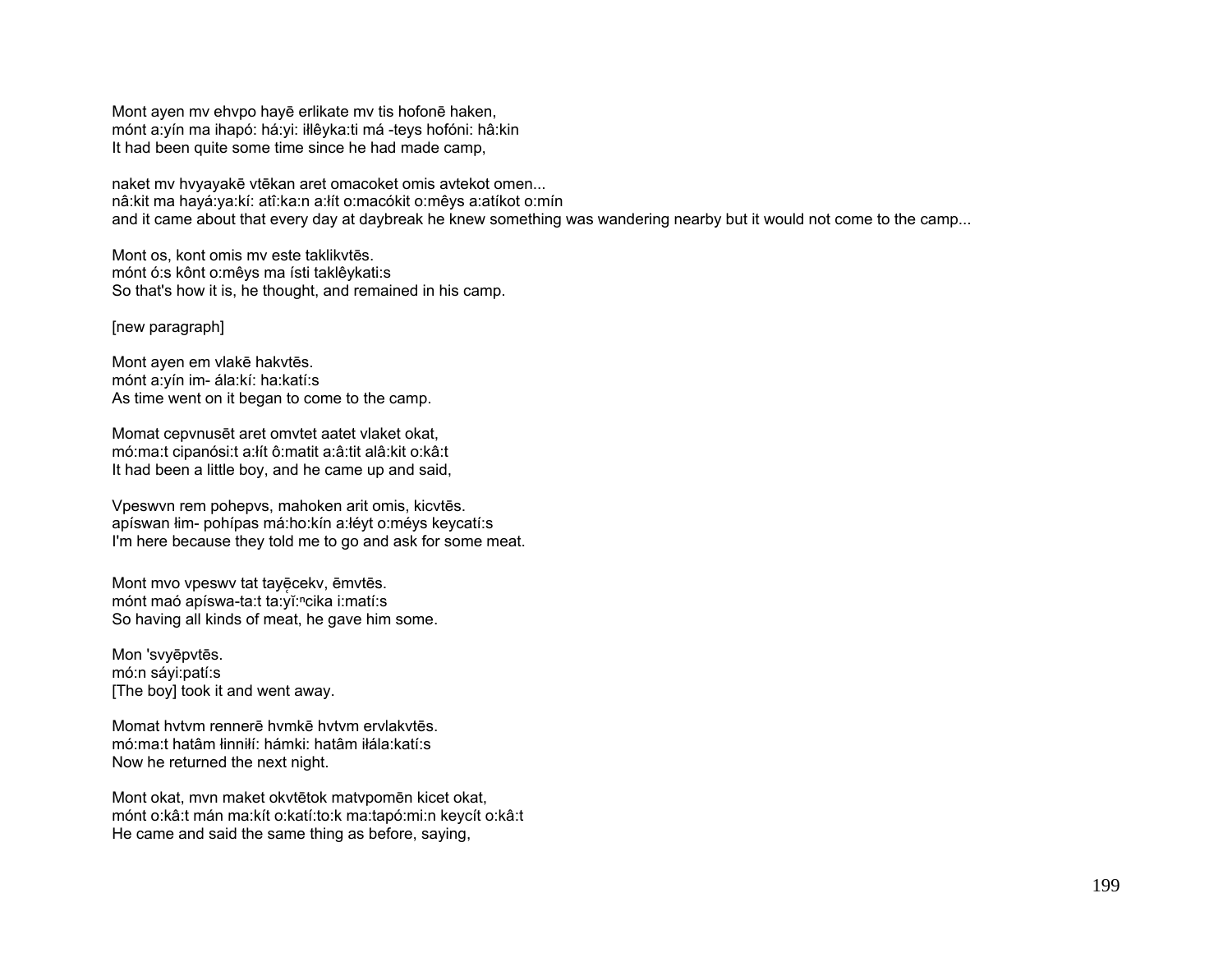Vpeswvn rem pohepvs, mahoken arit omis, hvtvm yekicen, apíswan łim- pohípas má:ho:kín a:łéyt o:méys hatâm yíkeycín I'm here because they told me to ask for meat,

hvtvm ēmvtēs. hatâm i:matí:s and again [the man] gave him some.

[new paragraph]

Mont ēmet oman, hvtvm hofonekon hvtvm ervlaket, mónt i:mít o:mâ:n hatâm hofóniko:n hatâm iłalâ:kit After he gave him some, it wasn't long before [the boy] came again, saying,

hvtvm, Vpeswvn rempohepvs mahoken arit omis hvtvm yekicen, hatâm apíswan łimpohípas má:ho:kín a:łéyt o:méys hatâm yíkeycín I'm here because they told me to ask for meat,

hvtvm ehmen esayof, efv vculet totkv pvlhvmkēn atakwakkēpet okat, hatâm íhmin isa:yô:f ifa- acólit tó:tka palhámki:n a:takwakkî:pit o:kâ:t and when he gave him some again and he went off with it, the old dog lying on the other side of the fire said,

Mv nake arat este tokot aret oman, estet ont os kont vpeswv ēmēt ontskehaks? kicvtēs. ma nâ:ki a:łâ:t ísti tó:kot a:łít o:mâ:n ístit ônt ó:s kônt apíswa ĭ:ʰmi:t onckiha:ks keycatí:s That thing going around is not human: Are you giving him meat thinking he is human? he asked.

Mon mv estet okat, mó:n ma ístit o:kâ:t Now the man said,

Estet omat okēt os kont, ēmet omis, kicvtēs. ístit ô:ma:t o:kí:t ó:s kônt i:mít o:méys keycatí:s He talks like a human, and so thinking, I give it to him.

Momen mv efv vculet okat, mo:mín ma ifa- acólit o:kâ:t Then the old dog said,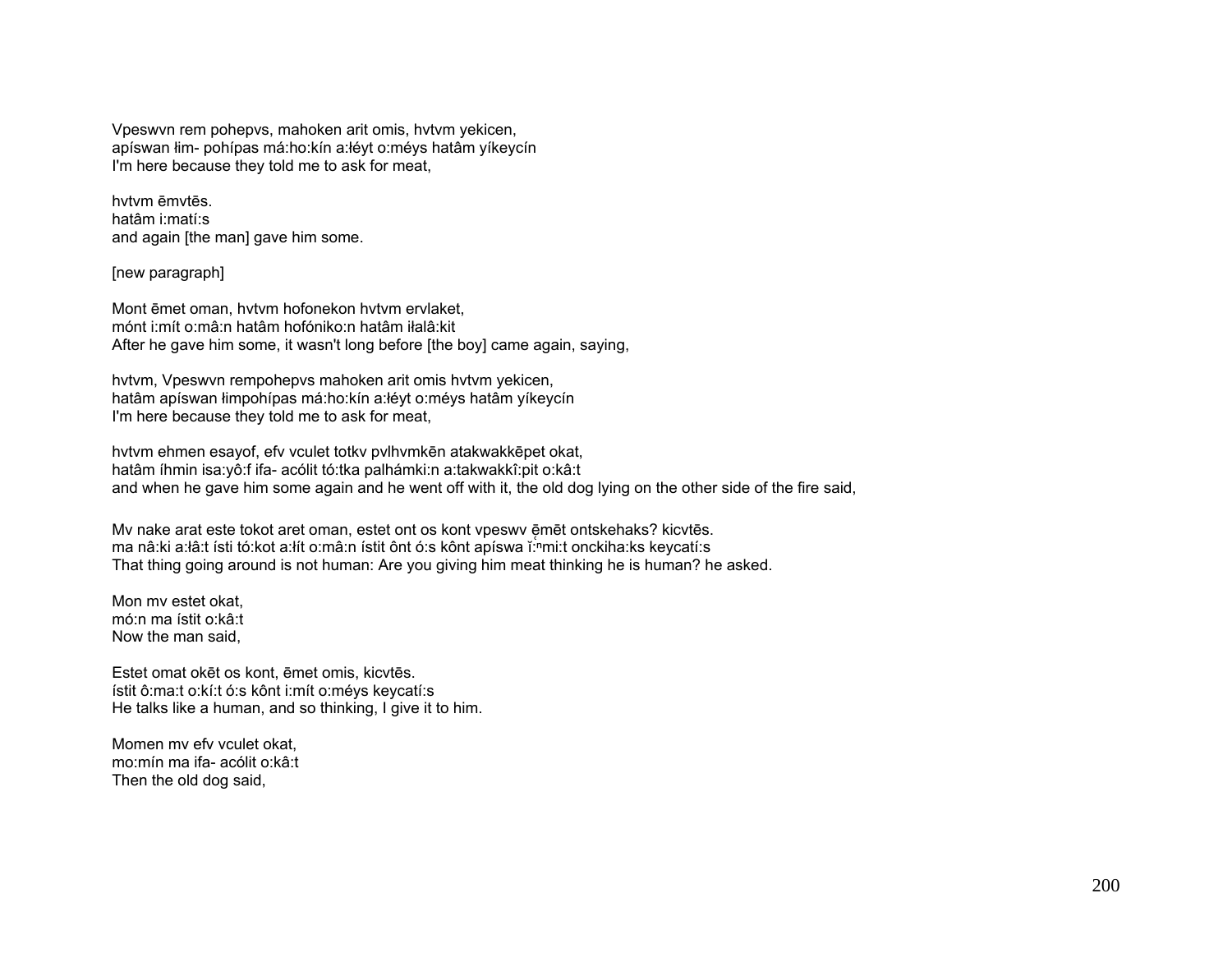Vpeswyn cem pohen ēmetsken, ayen vpeswyt cenahen omat, apíswan cím- po:hín ĭ: míckin a:yín apíswat cína:hín o:mâ:t He asks for meat, you give it to him, and in time when you are out of meat,

cēmen 'secepvyetvn kont aret oman, cí:min 'sicipayítan kônt a:lít o:mâ:n he plans to add you [to his meat gathering],

kerrekut ēmet ontskes kíłłikot i:mít ónckis but you keep giving it to him unaware.

Monky mucy hytym ervlahket hytym ypeswy yecem pohen, mônka mocá hatâm iłaláhkit hatâm apíswa 'yicím- po:hín So next time when he comes and asks you for meat again,

ēmetsken omat. momusen 'metetakyccys. i:míckin o:mâ:t mô:mosin 'mititá:káccas when you give it to him, you must get ready.

Mont yv nake cehvpo ocat wihketsken, vpeyvkvrēs. mónt ya nâ: ki cihapó: ô: ca: t wéyhkíckin apíyakáłi: s You must leave these things in your camp, and we'll go.

Mont vpēyēn omēto 'stomis, epossēcvrētok, mónt api:yí:n o:mí:to stô:meys ipo:ssí:całi:to:k And even though we're leaving, he'll chase us,

efy mynettylket cem ynicykyrē tis os kicen takkakytēs. ifa- manittâlkit cim- aneycakáłi:-téys ó:s keycín takkâ:kati:s but the young dogs will help you, he told him as they sat in camp.

# [new paragraph]

Mon momvranan okētok, hytym my este omē arate erylakytēs. mó:n mó:mała:nâ:n ô:ki:to:k hatâm ma ísti ó:mi: a:łâ:ti iłála:katí:s And as he said it would happen, again the human-like thing came back.

Mon mvn kicet okēpvtētok, mó:n mán keycít oki:patí:to:k And as before, he came and said,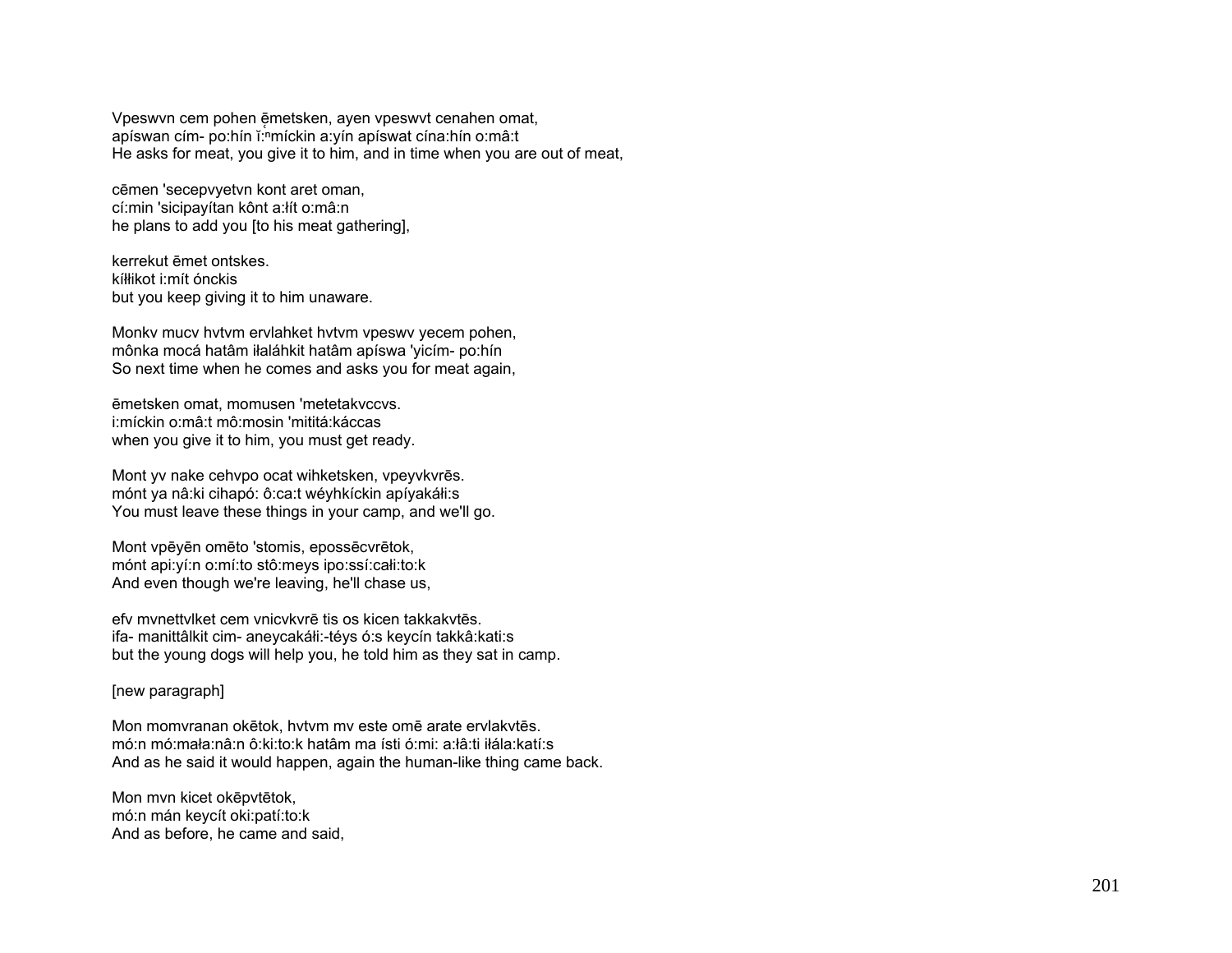Vpeswvn rem pohepvs, cvpuset maket oman arit omis, yekicen, apíswan łim- pohípas capósit ma:kít o:mâ:n a:łéyt o:méys yíkeycín I'm here because my grandmother said to go and ask for meat,

hvtvm vpeswv tat ēmvtēs. hatâm apíswa-ta:t i:matí:s and again he gave [the boy] meat.

Mont ehmen 'svyēpan vtēkusen vpeyēpvtēs. mónt íhmin sáyi:pâ:n atĭ:ʰkosin apíyi:patí:s And as soon as he gave it to him and [the boy] went off with it, they left.

[new paragraph]

Mont vpeyēpat, vpeyēpen momusen mv nake este omē arvtē tat vtēpacoken ont omis, vpeyēpvtēs. mónt apíyi:pâ:t apiyĭ:<sup>ⁿ</sup>pin mô:mosin ma nâ:ki ísti ó:mi: a:łatí:-ta:t ati:pacókin ónt o:mêys apíyi:patí:s And as they were going, it was evident that the human-like thing was coming after them, but they kept going.

Mon vpēyusē monken cakkēpvcoken, momusen, mó:n api:yosí: mônkin cákki:pacókin mô:mosin As they were going, it seemed the thing was catching up with them,

Efv mvnettvlke toyatskat 'mvlumhaks, kihcen ifa- manittâlki tô:yá:cka:t 'malómhaks kéyhcin so [the old dog] said, You young dogs lie in wait,

momusen 'mvlumhvtēs. mô:mosin málomhatí:s and they lay waiting.

[new paragraph]

Mont 'mvlumhen, mv nake tat aret ohmvten em vlahkacoken... mónt 'malômhin ma nâ:ki-ta:t a:łít óhmatin im- aláhkacokin As they lay there, they realized it had been that thing going about, and it had evidently caught up with them...

Momusen 'tohpvlytiket esfullēpen, vyēpen momusen hymken my efyn esehpet ohmen... mô:mosin tohpalatêykit isfólli:pín ayĭ:ʰpin mô:mosin hámkin ma ifán isíhpit óhmin, Then they fell upon each other for a long while, and after the thing caught one of the dogs,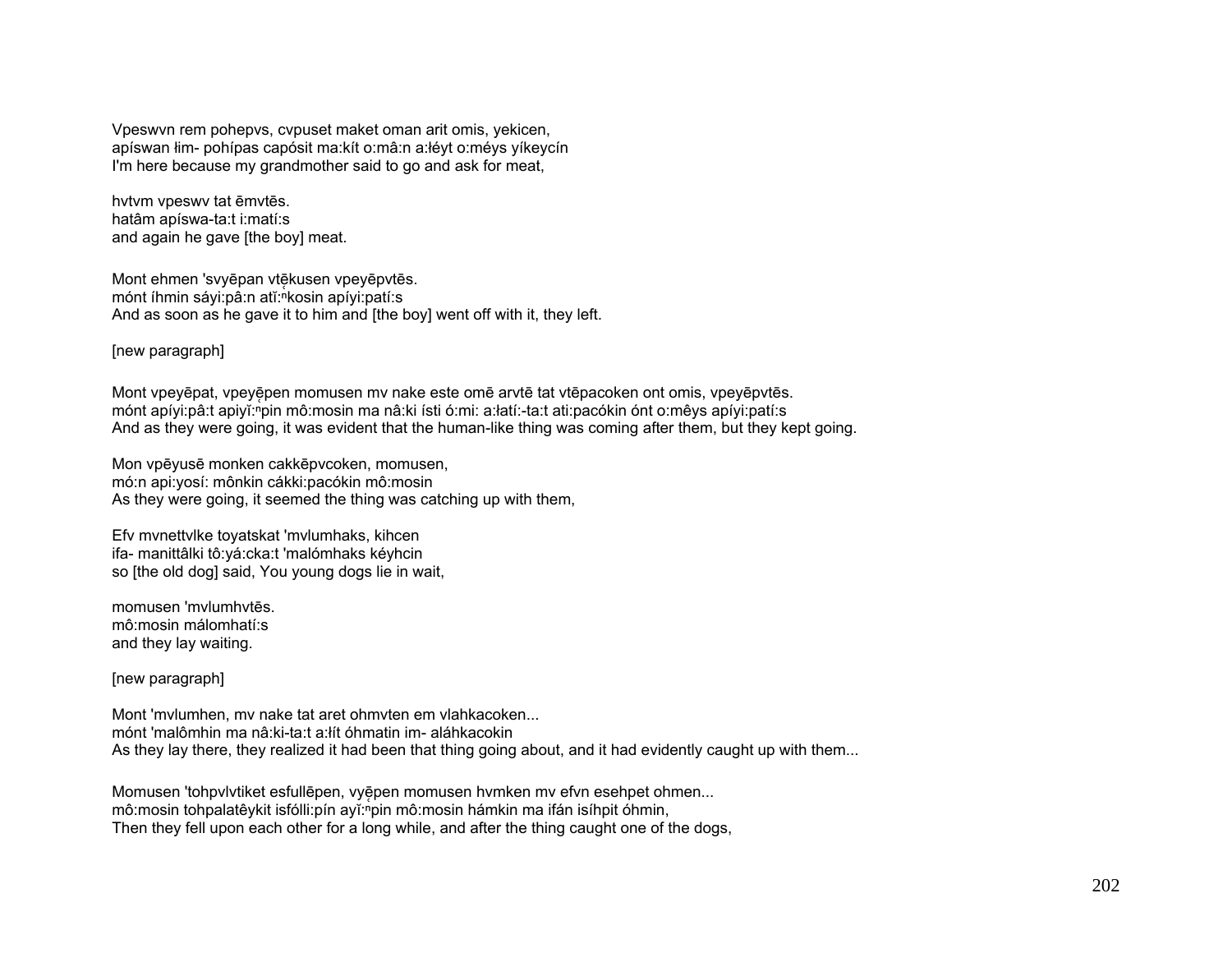vpvlwusēt ercvkiken vpēyen, apâlwosi:t iłcakêykin api:yín only a few of the others caught up with them as they went on,

hvtvm cakkēpacoken, hatâm cákki:pacókin but again the thing had evidently caught up with them,

hvtvm 'Mvlumhaks, kihohcen, hatâm 'malómhaks keyhóhcin and the young dogs were told, Lie in wait!

hvtvm 'mvlumhvtēs. hatâm málomhatí:s and again they lay waiting.

[new paragraph]

Momen mvn momet omēpētok hvtvm em vlahken, mo:mín mán mo:mít omî:pi:to:k hatâm im- aláhkin Once again it came,

hvtvm etohpvlatkat hatâm itóhpala:tkâ:t again they fell upon each other,

hvtvm efv hvmken esēpen, hatâm ifá hámkin isi:pín again it caught one dog,

omv ̜lkusekut ercvkiken vpēyvtēs. omălⁿkosíkot iłcakêykin api:yatí:s and the few remaining dogs caught up with [the man and the old dog], and they kept going.

Mont mvt momvranen mv efv vcule owalet ohkvten mv efv vcule em maketvn esfackvtēs. mónt mát mó:mała:nín ma ifa- acóli owa:lít óhkatin ma ifa- acóli im- ma:kitán ísfa:ckatí:s The events the old dog had prophesied would happen were fulfilled as he had said.

[new paragraph]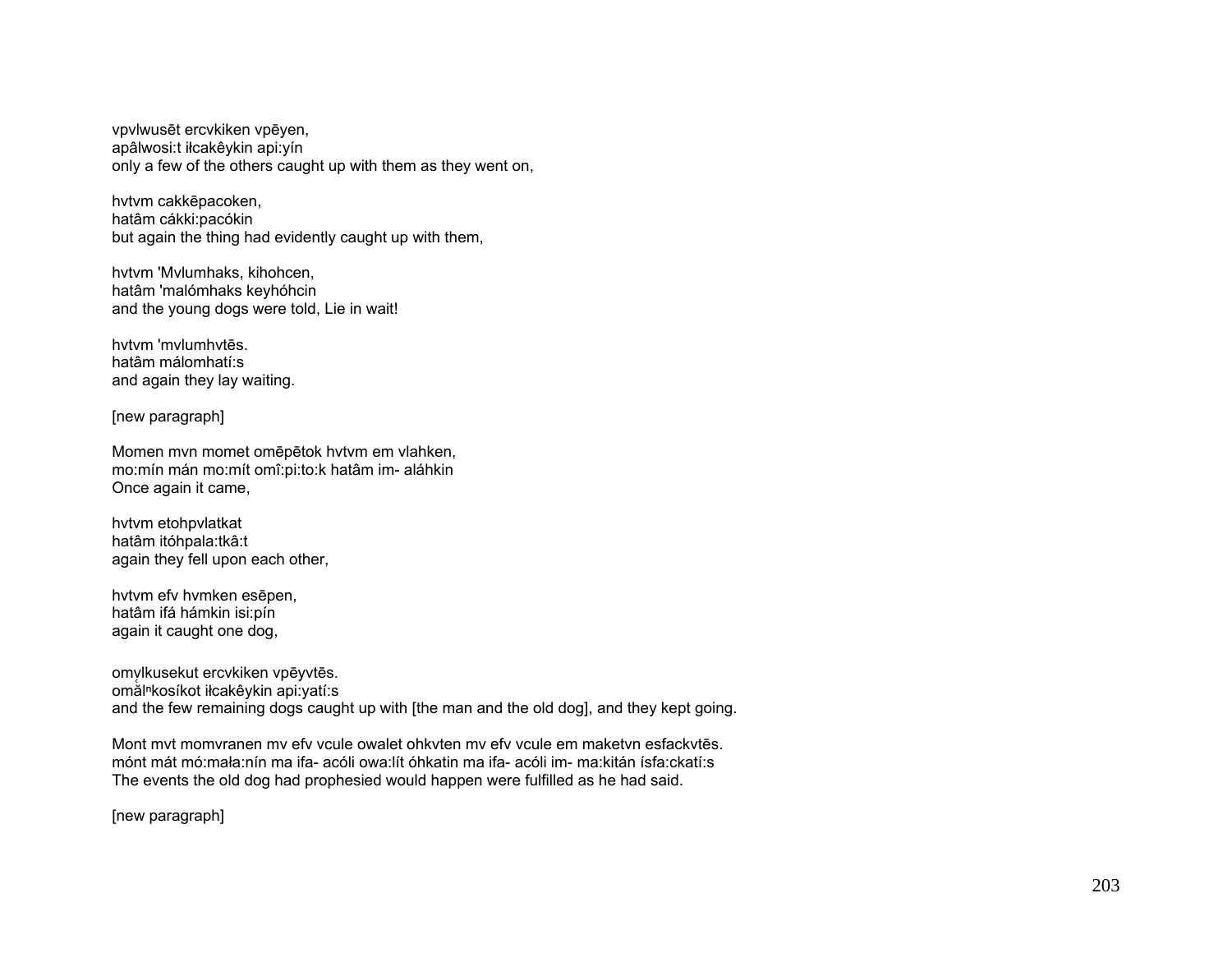Mon vpēyen, mv efv mvnettvlke tat pokēpen, mó:n api:yín ma ifa- manittâlki-ta:t pó:ki:pín They continued on, all the young dogs having gone,

hvmkusē haket ercakkvtēs. hámkosi: hâ:kit íłca:kkatí:s and only one [young dog] remained and caught up with them.

Mon vpēyen, hvtvm cakkēpacoken... mó:n api:yín hatâm cákki:pacókin As they were going again, the thing had evidently caught up with them...

Hytym my efy hymkusate, momusen toskomēskon esmonkehpen vhoyen... hatâm ma ifá hámkosa:ti mô:mosin tô:skŏ:<sup>n</sup>mí:sko:n ismonkíhpin aho:yín Again the one [remaining young] dog disappeared and did not return, and two continued on...

Hvtvm momusen cakkēpacoken oman... hatâm mô:mosin cákki:pacókin o:mâ:n Again the thing had evidently caught up with them...

Eto-hvoke tis wakket omvnts, 'to-hvoke rakkē tis wakkvnts. ito-háwki-teys wa:kkít o:mánts 'to-háwki łákki: -teys wa:kkánts Sometimes there would be a hollow log lying around, a big, hollow log lying around.

Momēt wakken erorhoyet omen mv efv vculet okat, mó:mi:t wâ:kkin iłółho:yít o:mín ma ifa- acólit o:kâ:t They came upon one lying there and the old dog said,

Mv eto-hvokan ecēyvs! ma ito-háwka:n icí:yas Get in the hollow log!

mv epucasen kican vtēkusen mv este tat mv eto-hvoke ecēyvtēs. ma ipocá:sin keycâ:n atĭ:"kosin ma ísti-ta:t ma ito-háwki ici:yatí:s and as soon as he said this to the master, the man went into the hollow log.

Mohmen mv efv vculet yopvn acēyvtēs. móhmin ma ifa- acólit yópan á:ci:yatí:s Then the old dog went in right behind him.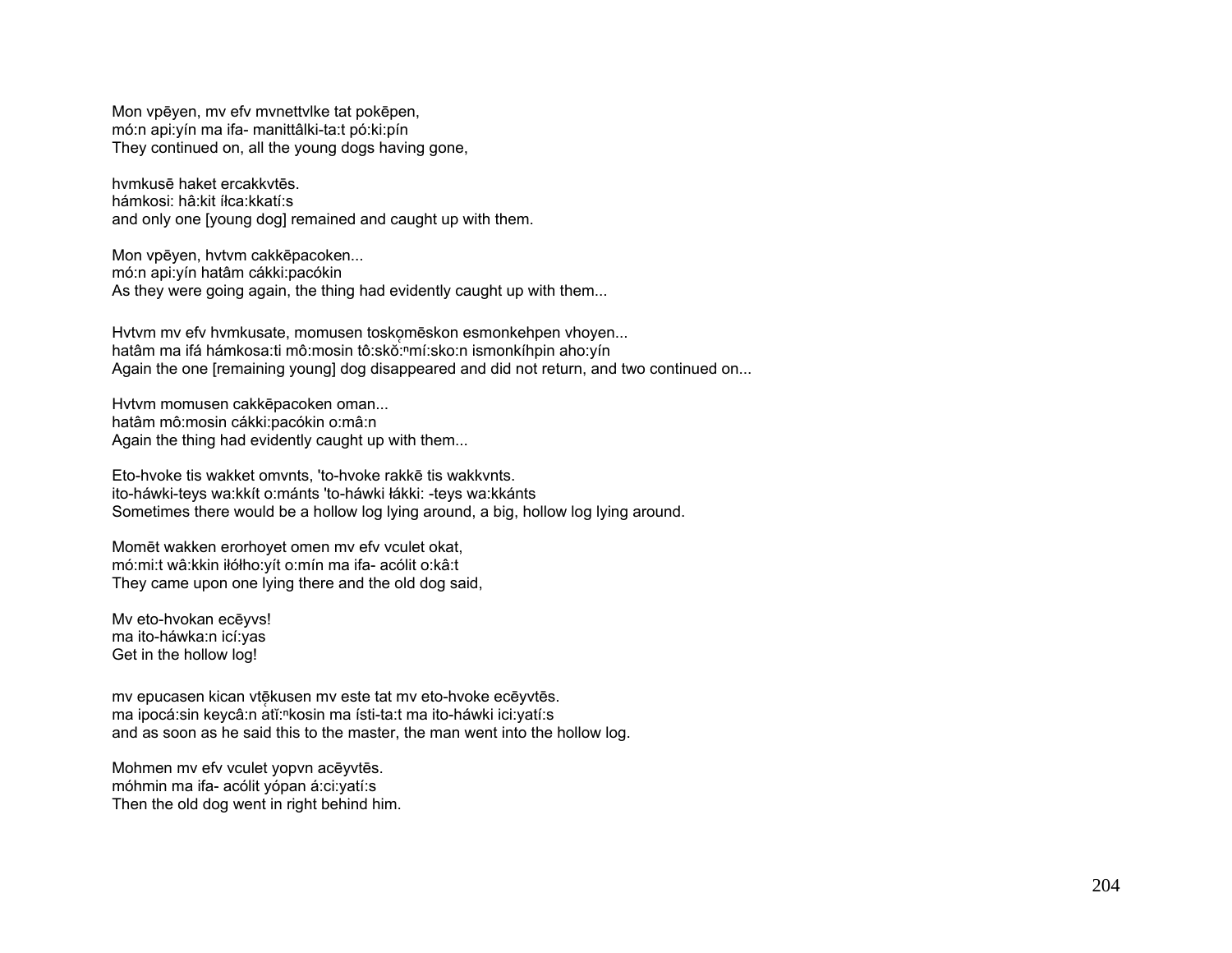Mont my este, Nake makekot wakkē petskvrēs, my efy vculet kicētok, nak makekot wakkytēs. mónt ma ísti nâ:ki má:kikot wakkĭ:"píckáłi:s ma ifa- acólit kêyci:to:k nâ:k má:kikot wâ:kkati:s The old dog told the man, You must lie here without saying a thing, and he lay there without saying anything.

[new paragraph]

Mv nake aassēcē arvtē tat vlahket ma nâ:ki a:á:ssi:cí: a:łatí:-ta:t aláhkit The thing that was chasing them came

momusen mv eto-hvoken mv este tat yecēyet omat kērrat mô:mosin ma ito-háwkin ma ísti-ta:t 'yicî:yit o:mâ:t ki:łłâ:t and right away he knew that the man had gotten in the hollow tree,

momusen 'mvsekēyet, 'mvkorret ont omis mô:mosin másiki:yít máko:łłít ónt o:mêys and he poked and dug,

mv hvte mv nake vlvkeko monkēma hatí ma nâ:ki alákiko: mônki: but before the thing had come,

mv eto cēhoyof, ma itó cí:ho:yô:f when the two were going in,

mv efv vculet mv eto-hvoke cēhohyof ma ifa- acólit ma ito-háwki ci:hóhyo:f as soon as the old dog went in,

mv efv vculet mv eto-hvoke momusen eteyoficvtēs. ma ifa- acólit ma ito-háwki mô:mosin itiyó:feycatí:s the old dog closed up the hollow log.

Mont eto hvokeko omēn hayet omen kaket ont omis, mónt itó háwkiko: ó:mi:n hâ:yit o:mín kâ:kit ónt o:mêys He made the tree so that it was not open and they sat waiting,

mv nake arat mvn cēhoyet mvn wakhokan kērret omet ma nâ:ki a:łâ:t mán ci:hô:yit mán wakhô:ka:n kî:łłit o:mít but the thing knew they had hidden in the log and were in there,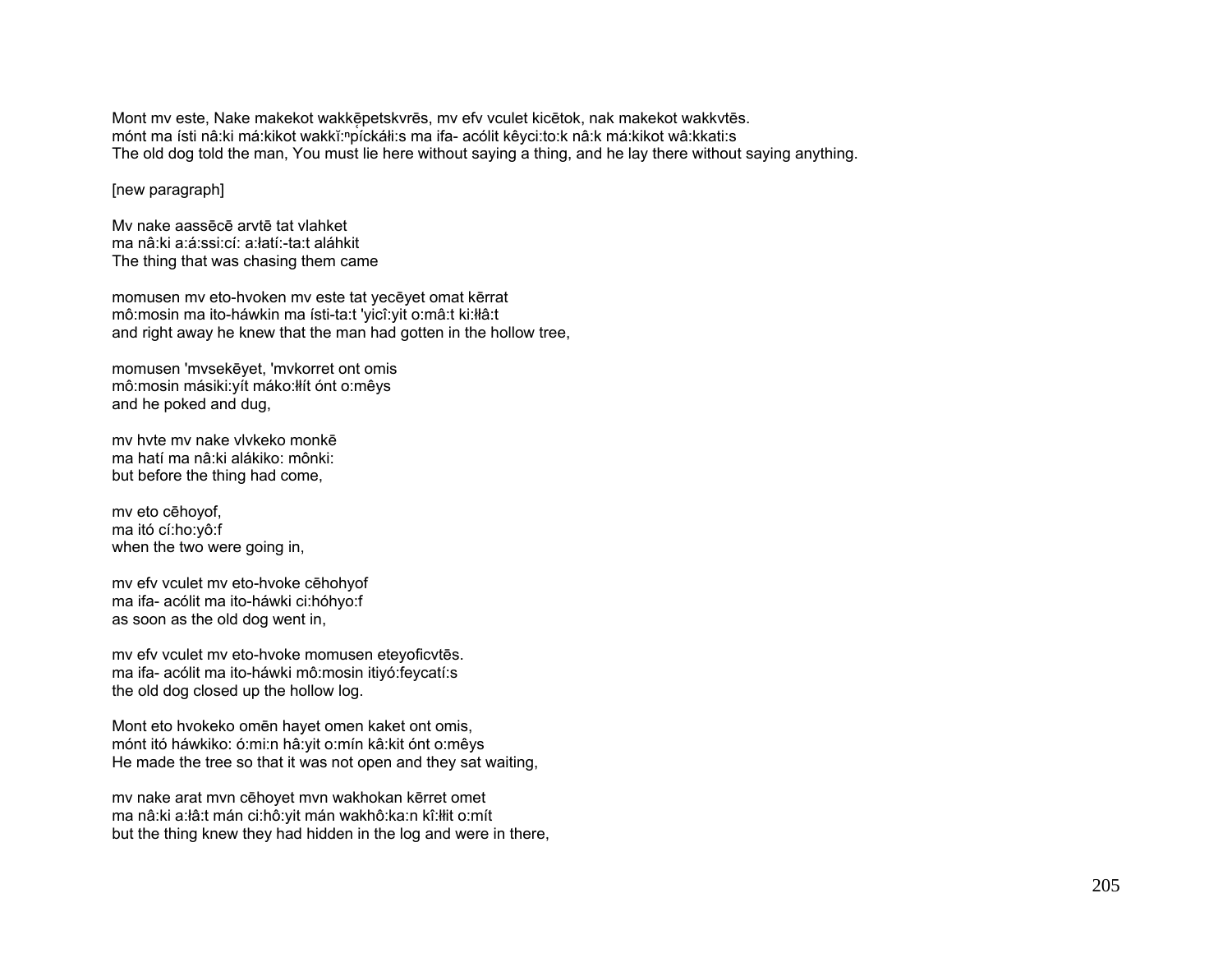momusen 'mvwosvtēs. mô:mosin máwo:satí:s and began to dig at it.

Mont mv eto-hvoke vyofihocat momēn momēcet omhoyat mv nake kerrepētut omekv, mónt ma ito-háwki ayo:feyhô:ca:t mó:mi:n momî:cit ómho:yâ:t ma nâ:ki kiłłipí:tot o:miká [The] thing knew that the hollow log had been made to close up,

vwicēceko tayet... aweycí:ciko: tâ:yit so he wouldn't stop...

Mvn 'mvwosat vliket omat, mv momē 'mvwosat enkusosuwv erfvnvnicē haket omis, mán máwo:sâ:t alêykit o:mâ:t ma mó:mi: máwo:sâ:t inkososowá iłfanáneycí: hâ:kit o:mêys He kept digging and dug until his claws were sticking through,

mv efv vculet vhomvn liket onkv, ma ifa- acólit ahóman lêykit onká but the old dog sat in front

mv enkusosuwv erfvnvnicof ma inkososowá iłfanáneycô:f and when the claws were sticking through,

iem vwocotket mv efv vculet eslikēpet, a:im- awóco:tkít ma ifa- acólit isleykî:pit he would chew off the ends,

mv nake enkusosuwv enkecētkē poyepvranusen hvyvtiken... ma nâ:ki inkososowá ínkici:tkí: po:yipałă:<sup>n</sup>nosin hayatêykin so the thing's claws were almost chewed off by daylight...

# [new paragraph]

Momusen mv nake arat hocefkv tat Enkusosup-Cvpko maketvt aret ont omis, mô:mosin ma nâ:ki a:łâ:t hocífka-ta:t inkososop-cápko ma:kitát a:łít ónt o:mêys That thing going about had been called Long Claws,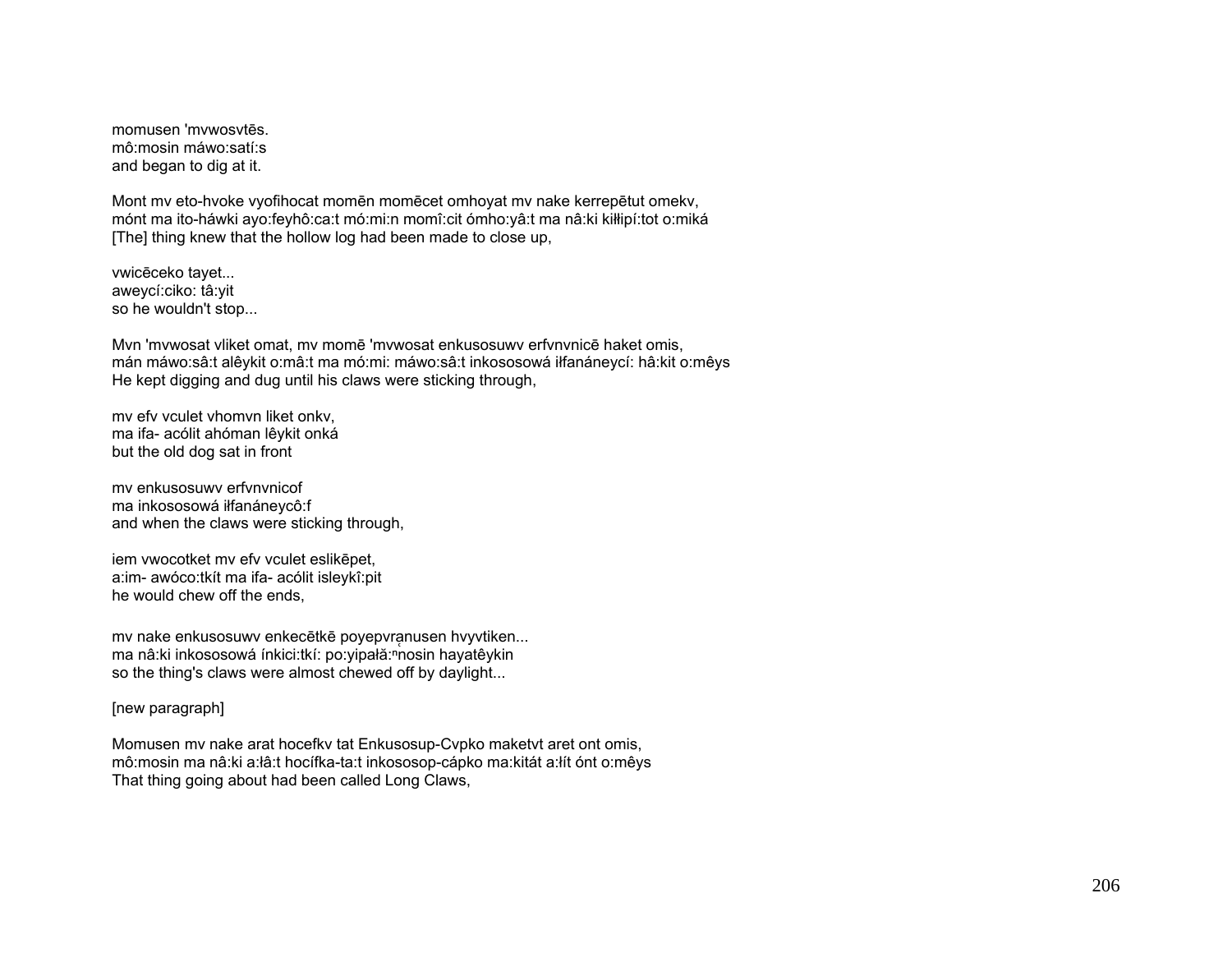my efy youlet my nake enkusosuwyn em poyepen ma ifa- acólit ma nâ: ki inkososowán im- po: yî: pin but the old dog had worn down the thing's claws

hvyatken mv nake momusen mv efv vculet em osiyet, ehset, elēcvtēs. havâ:tkin ma nâ:ki mô:mosin ma ifa- acólit im- osêvvit íhsit ili:catí:s and at dawn, the old dog came out of the hollow log, attacked him, and killed him.

Moman my naket aret omen my efy youlet elehoet mó:ma:n ma nâ:kit a:lít o:mín ma ifa- acólit ilíhcit So it was that the old dog killed the thing

mv este hesayēcvtēs. ma ísti hisá: yi: catí: s and saved the man's life

Mon tokys, aossys ca! mô:n tókas a:óssas câ: All right, now, come on out!

Elēcit omis, kicen, aossvtēs. ilî:ceyt o:méys keycín á:o:ssatí:s I killed him, he said, and [the man] came out.

Moman elēcēpet ohkvten hēcvtēs. mo:mâ:n ili:cî:pit óhkatin hi:catí:s He saw that [the dog] had indeed killed it.

[new paragraph]

Momen hvtvm ehvpo tatē yefulhokvtēs. mo:mín hatâm ihapó: tá:ti: 'yifólho:katí:s So they returned again to what had been their camp.

Nake estomosis ocusēt omvtētis nâ:ki istô:moseys ó:cosi:t ô:mati:teys He had had possessions

wihken pefatket omvtētok, wéyhkin pifa:tkít o:matí:to:k but had left them and run,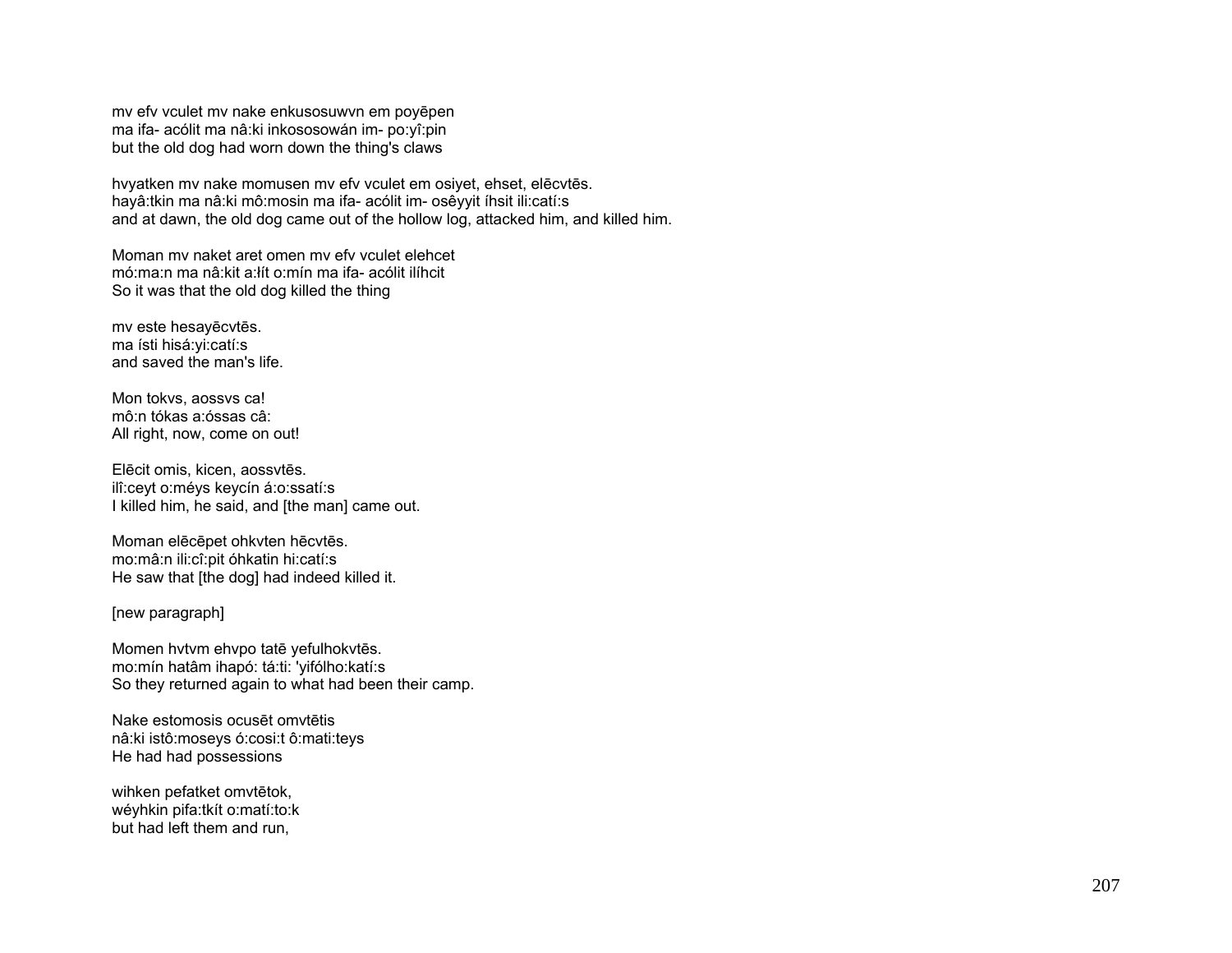mvn ercvwepetvn eyahcet ohmen yefulhokvt ēs. mán iłcawipitán iyáhcit óhmin 'yifólho:katí:s so they went back wanting to get them.

Mont welaket mv ehvpo hay ē kakvt ē erorhoyvt ēs. mónt wila:kít ma ihapó: há:yi: ka:katí: iłółho:yatí:s They got back to where they used to camp.

Mont erorhoyet okat, mv efv vculet okat, mónt iłołhô:yit o:kâ:t ma ifa- acólit o:kâ:t When they reached it, the old dog said,

Estvn estomē c ēt 'saret omvt ē enhecvk ēs, kicet omis, ístan ístomi:cít sa:łít o:matí: inhicáki:s keycít o:méys Let's go and see what he's done with all that you gave him,

mv este tat penkvl ēp ētut omis, ma ísti-ta:t pinkalí:pi:tot o:mêys but the man was afraid and [the dog] said,

Mucv tat mv nake omat vwolat sekot omis os, kicet omen... mocá-ta:t ma nâ:ki ô:ma:t awóla:t sikó:t o:mêys ó:s keycít o:mín Now there isn't anything like that nearby...

Mon omat rah ēcvk ētis okis, kihcet, vcak-ayvt ēs. mó:n o:mâ:t ła:hi:cakí:teys o:kéys kéyhcit acákka:yatí:s Well, then, we can go and see, [the man] said, and went with him.

### [new paragraph]

Mon mv vlakvt ē fvccvn vhoyan mó:n ma ala:katí: fáccan aho:yâ:n So they went in the direction the thing had always come from

(mv vpeswv vpes-pvkvfken ēmet omvt ēs). ma apíswa apis-pakáfkin i:mít o:matí:s (he had given the thing meat speared on a stick).